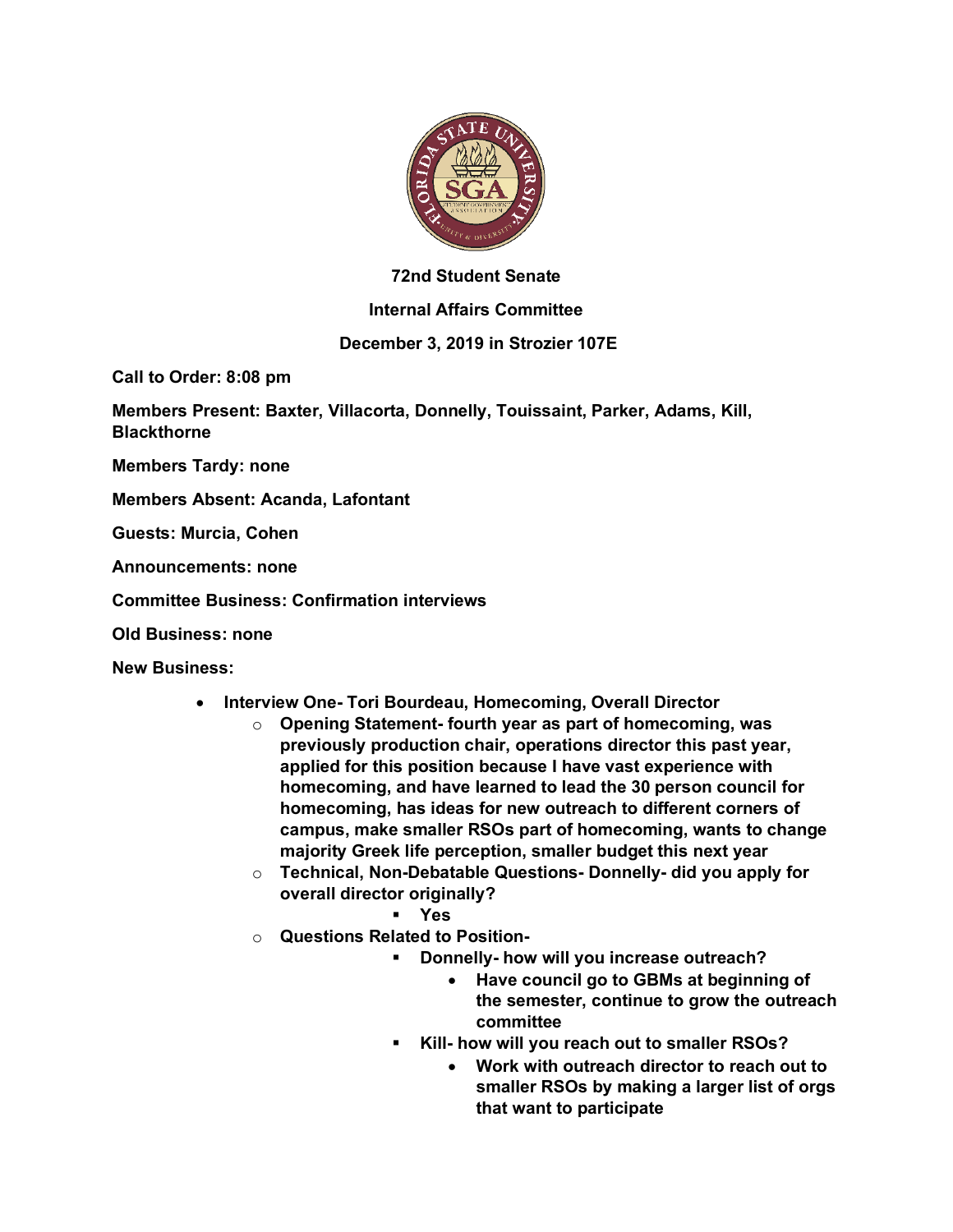- § **Villacorta- what were the problems with this past years' homecoming and how will you improve?**
	- **Budget allocation was not as good as it could have been, encouraged strategic purchases, ran in to transition issues regarding communication, keep inventory of purchases**
- § **Donnelly- further changes you want to make for homecoming with the lower budget?**
	- **Continuing to use campus partners to supplement their limited budget**
- o **Questions of Character-**
	- § **Villacorta- how do you handle conflict?**
		- **Have an understanding that a level of respect is needed, very directive leadership style**
	- § **Parker- why did you join homecoming?**
		- **Was SGA president in high school, came and joined a sorority, was encouraged to apply to Spirit Force, liked the hope homecoming provides**
	- § **Parker- how do you think you can encourage that sense of community for newcomers?**
		- **Sharing the reasons for homecoming, spreading their passion for the event**
- o **Other Questions- none**
- o **Closing- thanks for the opportunity, wants to continue the orgs growth**
- o **Deliberations**
	- o Roundtable
- § **Call to Question**
	- o **Villacorta**
	- o **Donnelly seconds**
- o **Voting Results**
	- o **Yes- (6) Adams, Parker, Blackthorne, Kill, Touissaint, Villacorta**
	- o **No- (0)**
	- o **Abs.- (1) Donnelly**
- **Interview Two- Stephanie Vetrano, Homecoming, Overall Assistant Director**
	- o **Opening Statement- third year, will be here for grad school, second year with homecoming, was previously sponsorship chair, works at the circus as front of house manager, hall council, lady spirithunters**
	- o **Technical, Non-Debatable Questions- none**
	- o **Questions Related to Position-**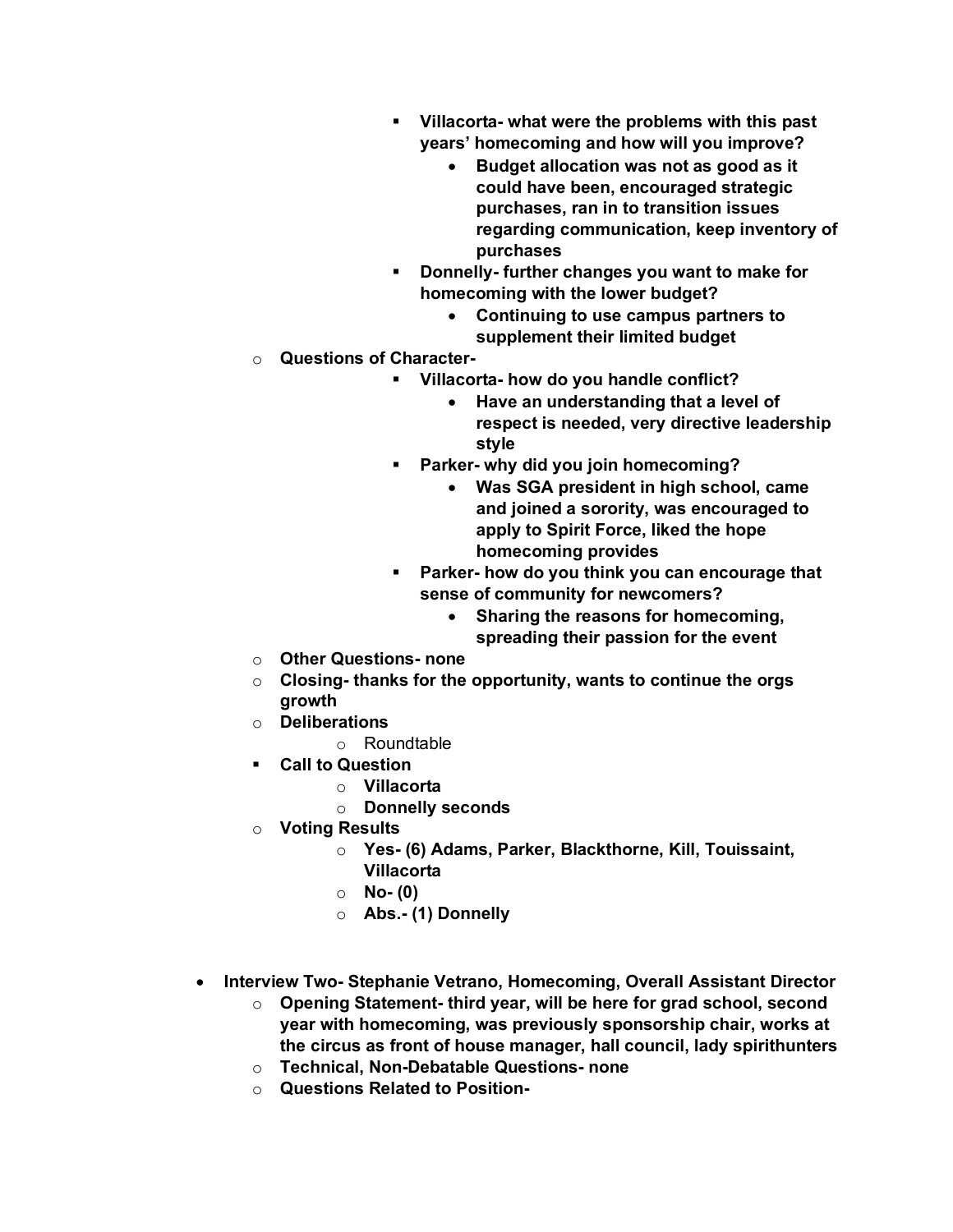- § **Blackthorne- why did you apply for assistant director instead of director?**
	- **Was doubtful of experience with homecoming, talked a lot with advisors and past leadership, is good at supporting and encouraging others and working in a team**
- § **Villacorta- past issues you'd improve on?**
	- **Getting non-Greek and smaller RSO participation for events, sponsorship has been lacking but can be improved**
- § **Donnelly- how has your position as sponsorship chair prepared you for A.D.?**
	- **Had to work with every other committee to accomplish goals, knowledge of the budget and how it impacts programming**
- § **Blackthorne- why do you want to get rid of the homecoming concert?**
	- **The concert tends to lose money, smaller events would have to be cut down to bring the concert to fruition**
- § **Blackthorne- how can the concert not be profitable?**
	- **The expense of the artist causes the cost to rise**
- o **Questions of Character-**
	- § **Donnelly- how do you approach someone who isn't doing their job properly?**
		- **Open communication and see how they can support the people under them**
	- § **Donnelly- what made you join homecoming?**
		- **An advisor had sent the link to apply, wanted to get involved**
	- § **Adams- what inspired your plan?**
		- **Thought about what made her go to events, what would make students come to events**
- o **Other Questions- none**
- o **Closing- thanks, excited to work with the homecoming team, wants to help others get involved, have an individual reaching out to get colleges to participate as a whole**
- o **Deliberations**
	- o Roundtable
- § **Call to Question**
	- o **Villacorta**
	- o **Parker seconds**
- o **Voting Results**
	- o **Yes- (7) Donnelly, Parker, Adams, Blackthorne, Kill, Touissaint, Villacorta**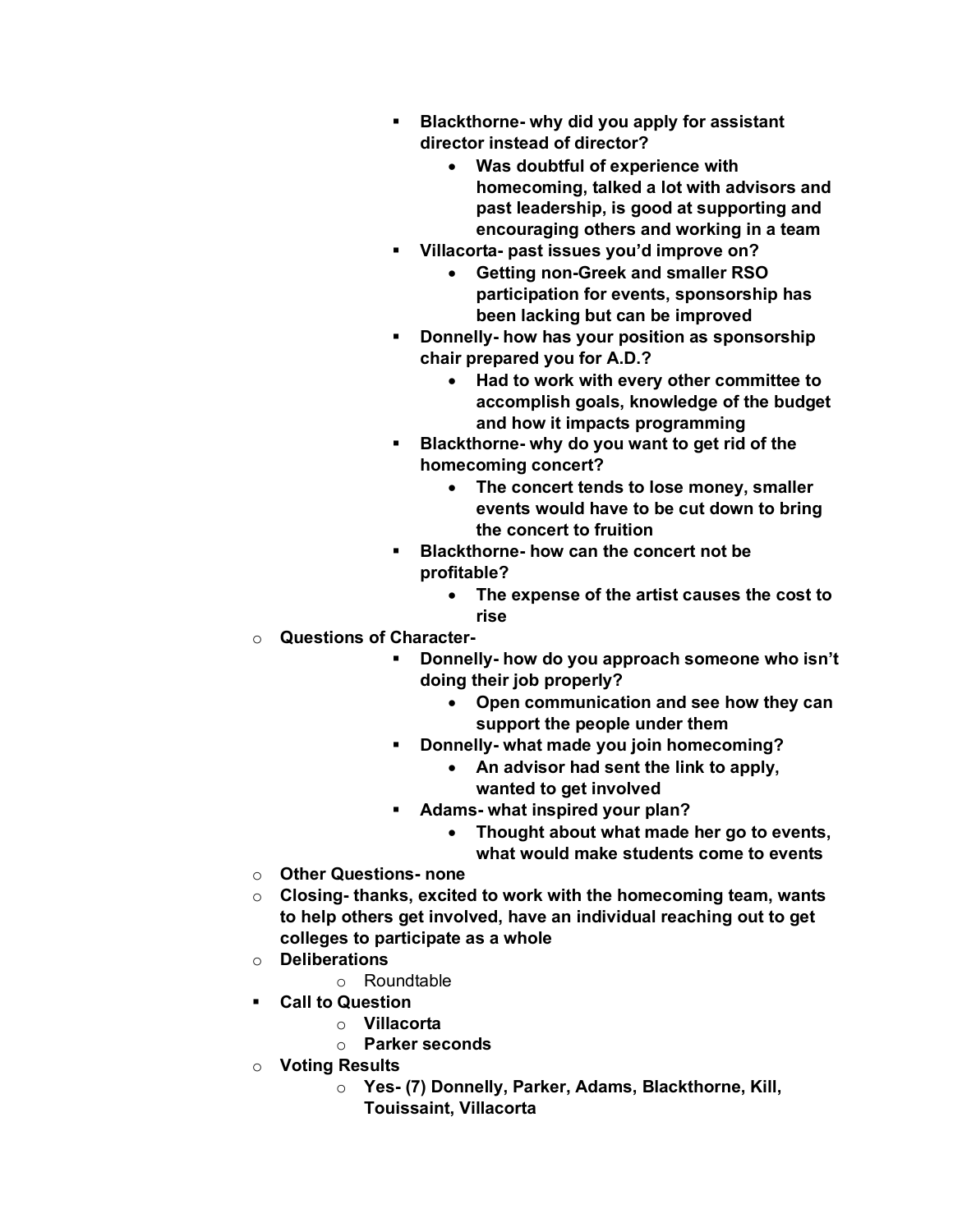- o **No- (0)**
- o **Abs.- (0)**
- **Interview Three- Makenna Hutts, Pow Wow Director**
	- o **Opening Statement- junior, the basis of Pow Wow is to serve as a pep rally and a comedy show, will be fourth year in homecoming, was part of spirit force, service chair, programming director, has worked with different committees, passionate about homecoming, and showcasing diversity at FSU, get NPHC and MGC more involved**
	- o **Technical, Non-Debatable Questions- none**
	- o **Questions Related to Position-**
		- § **Villacorta- past problems and how you'd address them?**
			- **Engagement from the student body and faculty, could go the entire week without knowing homecoming is happening if you don't know where to look**
		- § **Donnelly- what changes would you implement?**
			- **Focusing on student acts and finding new people to participate and cultivating smaller orgs to perform**
		- § **Donnelly- how would you improve the Pow Wow pre-show?**
			- **Pre-show was new this year, needs improvement, bringing in programming committee to support the pre-show and working with pow wow to bring different aspects of the other events that week to the pre-show**
		- § **Donnelly- would that include a new position or would programming handle it?**
			- **Programming committee is being restructured to allow for more oversight**
		- § **Donnelly- what changes will you make with the limited budget?**
			- **Still made the concert work with their limited budget, working with sponsorship committee to raise the funds needed, how to consolidate purchases made**
	- o **Questions of Character-**
		- § **Villacorta- how do you handle conflict?**
			- **Oversaw 5 committee members, delegates tasks, having tough conversations, being direct and honest, leads by example**